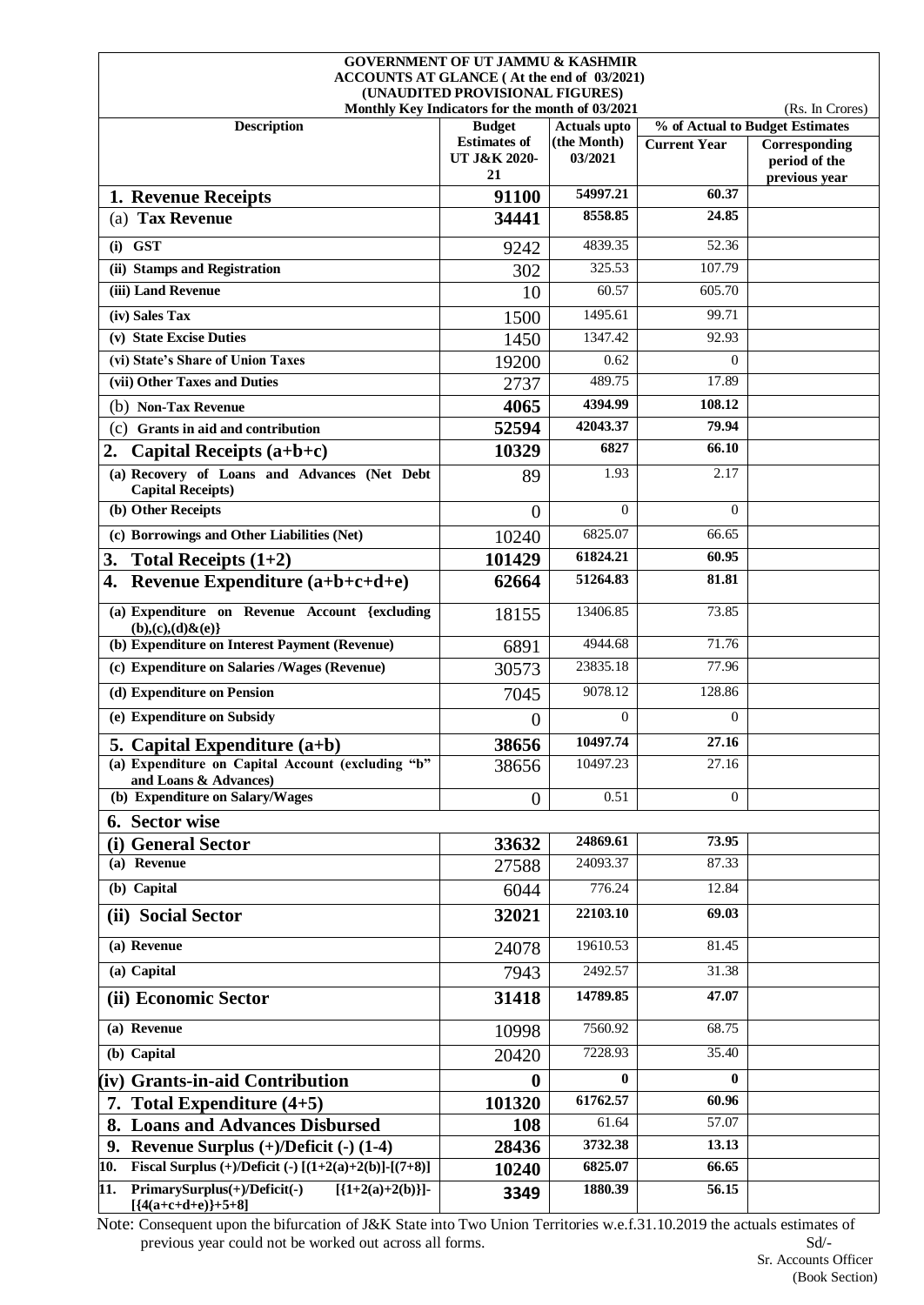## **(Format of Progressive Figures)**

|                    |                | <b>Revenue Receipts</b> |                |             |  |
|--------------------|----------------|-------------------------|----------------|-------------|--|
| <b>Tax Revenue</b> |                |                         |                |             |  |
| <b>Month</b>       |                | 2020-21                 |                | 2019-20     |  |
|                    | <b>Monthly</b> | Progressive             | <b>Monthly</b> | Progressive |  |
| <b>April</b>       | 106.68         | 106.68                  |                |             |  |
| <b>May</b>         | 291.42         | 398.10                  |                |             |  |
| June               | 525.34         | 923.44                  |                |             |  |
| July               | 721.10         | 1644.54                 |                |             |  |
| <b>August</b>      | 713.32         | 2357.86                 |                |             |  |
| September          | 760.80         | 3118.66                 |                |             |  |
| <b>October</b>     | 911.41         | 4030.07                 |                |             |  |
| November           | 830.99         | 4861.06                 |                |             |  |
| <b>December</b>    | 850.24         | 5711.30                 |                |             |  |
| January            | 829.36         | 6540.66                 |                |             |  |
| February           | 1010.07        | 7550.73                 |                |             |  |
| <b>March</b>       | 1008.12        | 8558.85                 |                |             |  |
| March (Suppl.)     |                |                         |                |             |  |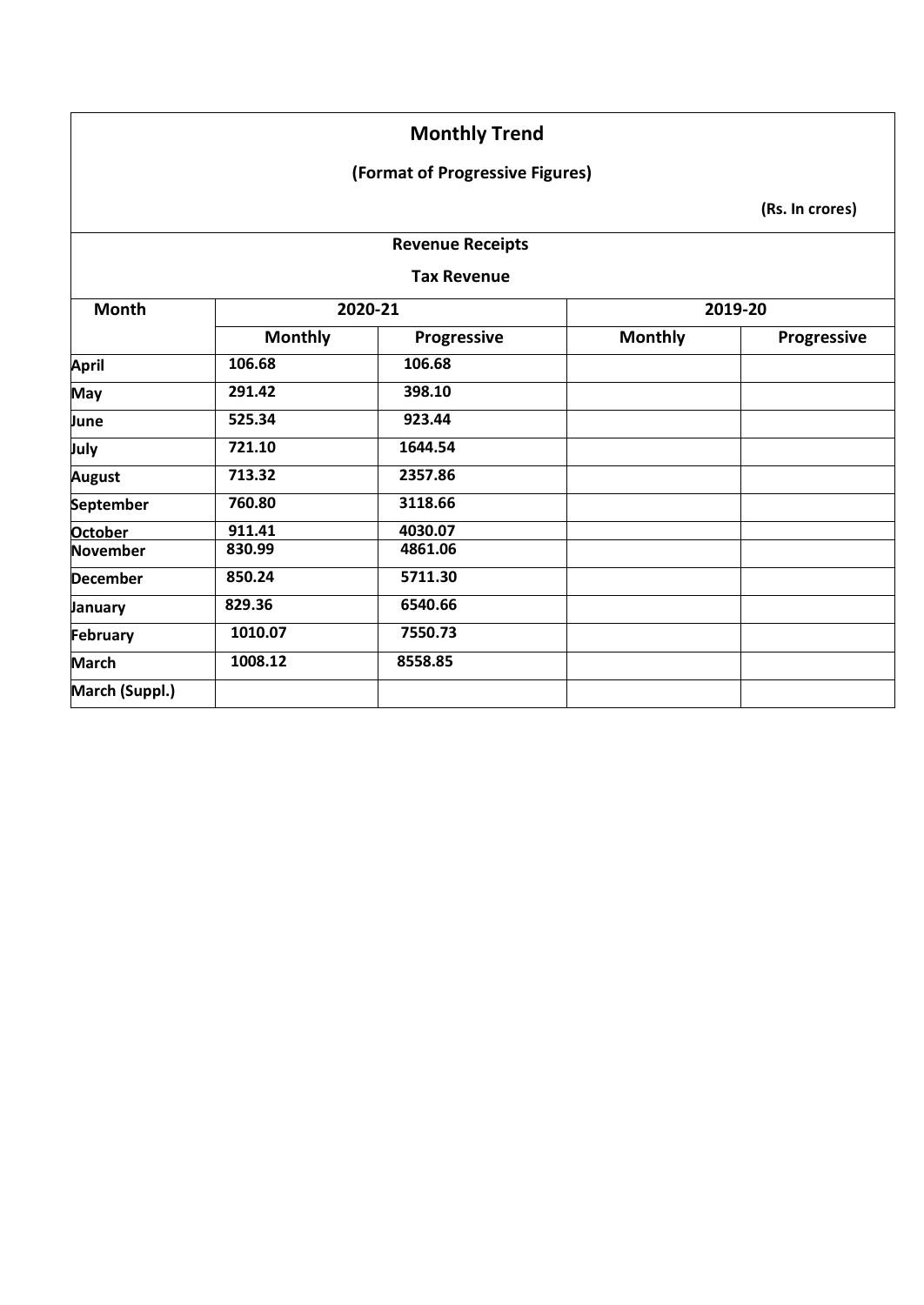### **(Format of Progressive Figures)**

|                 |                |                         |                | (Rs. In crores)    |
|-----------------|----------------|-------------------------|----------------|--------------------|
|                 |                | <b>Revenue Receipts</b> |                |                    |
|                 |                | <b>Non-Tax Revenue</b>  |                |                    |
| <b>Month</b>    | 2020-21        |                         |                | 2019-20            |
|                 | <b>Monthly</b> | Progressive             | <b>Monthly</b> | <b>Progressive</b> |
| <b>April</b>    | 113.73         | 113.73                  |                |                    |
| <b>May</b>      | 88.26          | 201.99                  |                |                    |
| June            | 230.50         | 432.49                  |                |                    |
| July            | 196.50         | 628.99                  |                |                    |
| <b>August</b>   | 312.24         | 941.23                  |                |                    |
| September       | 300.91         | 1242.14                 |                |                    |
| <b>October</b>  | 801.31         | 2043.45                 |                |                    |
| November        | 262.76         | 2306.21                 |                |                    |
| <b>December</b> | 271.76         | 2577.97                 |                |                    |
| <b>January</b>  | 270.86         | 2848.83                 |                |                    |
| February        | 351.61         | 3200.44                 |                |                    |
| <b>March</b>    | 1194.55        | 4394.99                 |                |                    |
| March (Suppl.)  |                |                         |                |                    |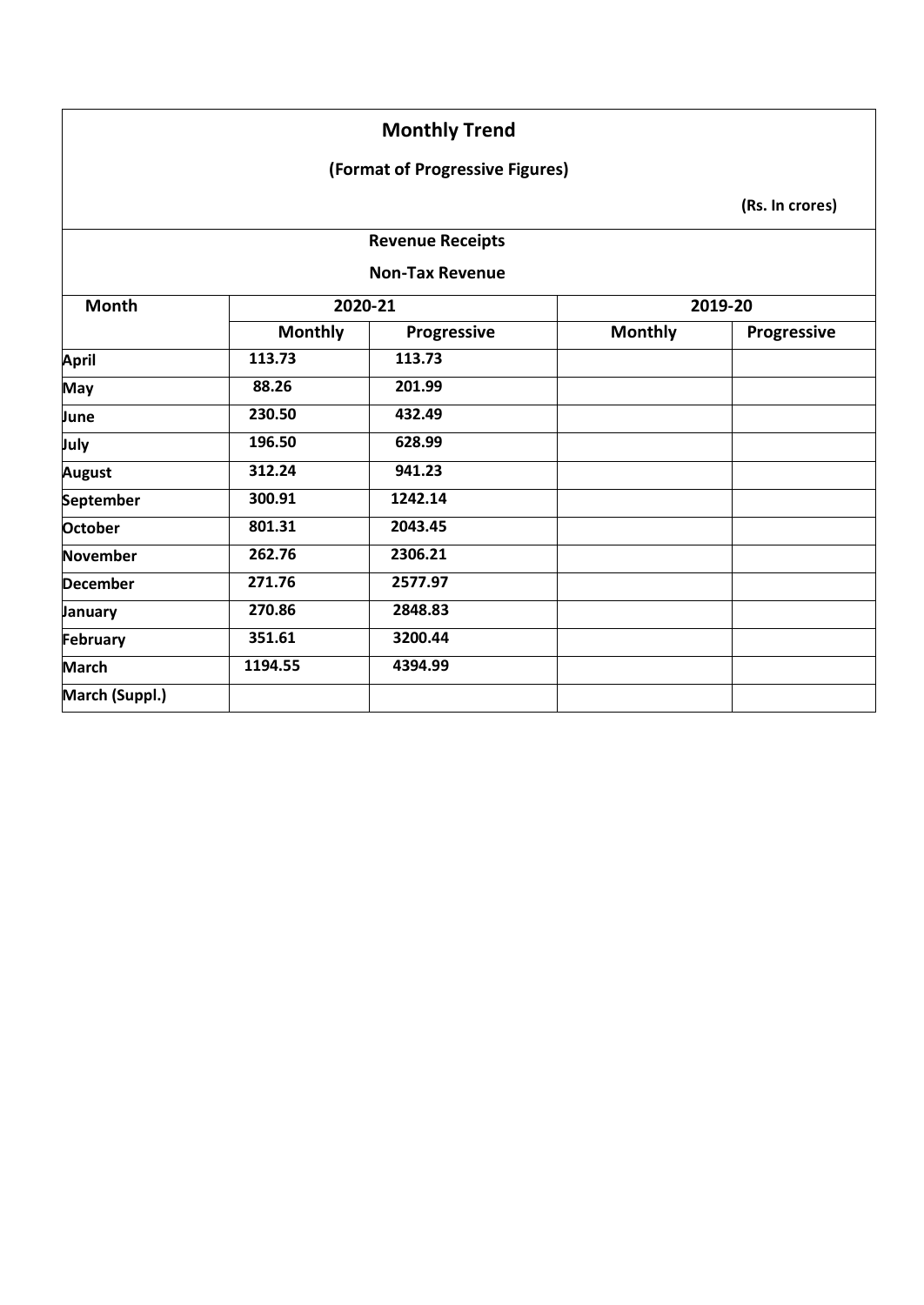### **(Format of Progressive Figures)**

**(Rs. In crores)**

#### **Revenue Receipts**

#### **Grants-in-aid and Contribution**

| <b>Month</b>     |                | 2020-21            | 2019-20        |             |
|------------------|----------------|--------------------|----------------|-------------|
|                  | <b>Monthly</b> | <b>Progressive</b> | <b>Monthly</b> | Progressive |
| <b>April</b>     | 0              | 0                  |                |             |
| <b>May</b>       | 5476.72        | 5476.72            |                |             |
| June             | 2747.23        | 8223.95            |                |             |
| July             | 4861.07        | 13085.02           |                |             |
| <b>August</b>    | 465.78         | 13550.80           |                |             |
| <b>September</b> | 2388.78        | 15939.58           |                |             |
| <b>October</b>   | 3450.48        | 19390.06           |                |             |
| November         | 2829.44        | 22219.50           |                |             |
| <b>December</b>  | 3751.47        | 25970.97           |                |             |
| January          | 5585.75        | 31556.72           |                |             |
| February         | 5198.70        | 36755.42           |                |             |
| <b>March</b>     | 5287.95        | 42043.37           |                |             |
| March (Suppl.)   |                |                    |                |             |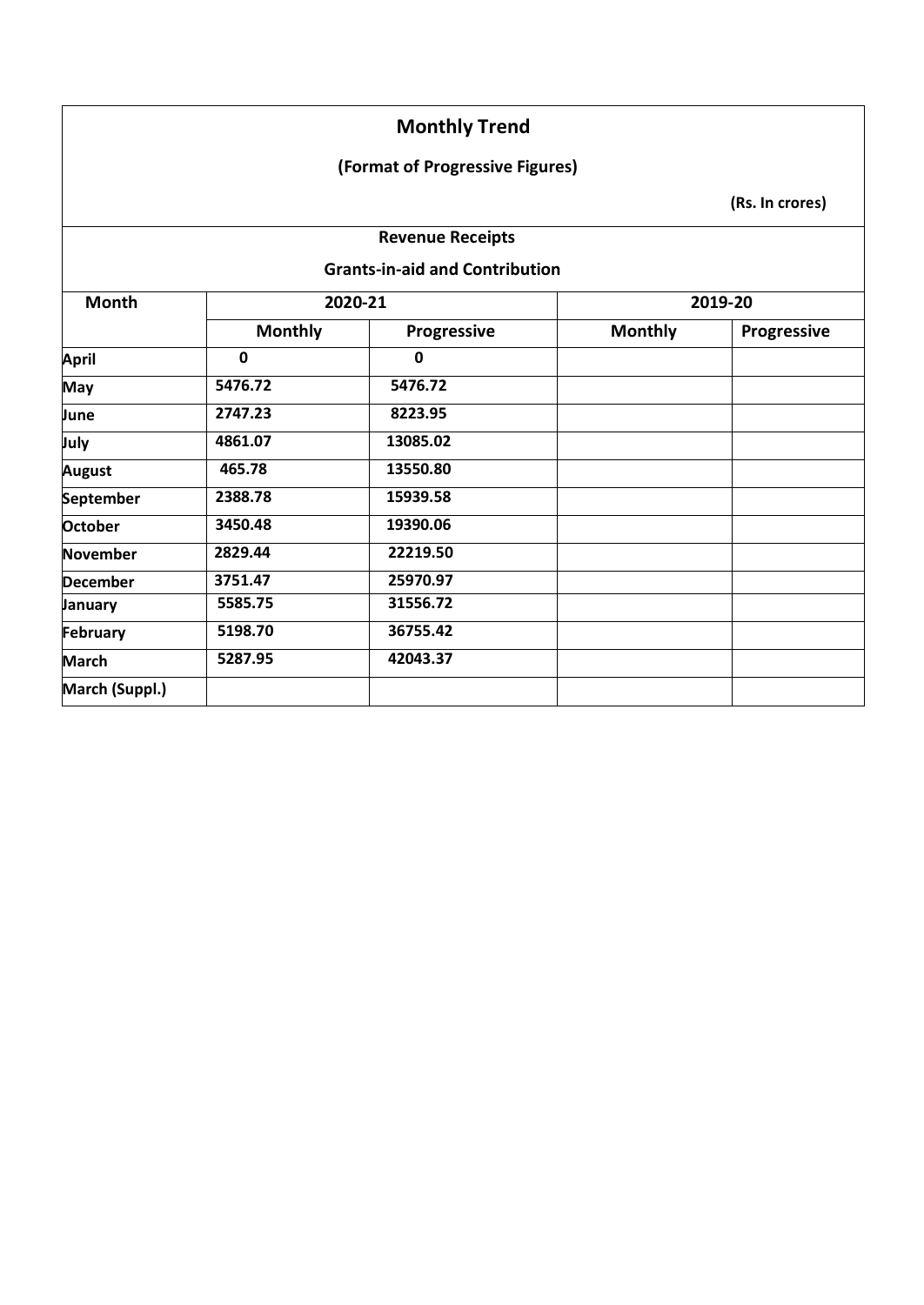## **(Format of Progressive Figures)**

| <b>Capital Receipts</b><br><b>Recovery of Loans and Advances</b> |                |             |                |             |
|------------------------------------------------------------------|----------------|-------------|----------------|-------------|
|                                                                  |                |             |                |             |
|                                                                  | <b>Monthly</b> | Progressive | <b>Monthly</b> | Progressive |
| <b>April</b>                                                     | 0.02           | 0.02        |                |             |
| <b>May</b>                                                       | 0.04           | 0.06        |                |             |
| June                                                             | 0.04           | 0.10        |                |             |
| July                                                             | 0.07           | 0.17        |                |             |
| <b>August</b>                                                    | 0.02           | 0.19        |                |             |
| September                                                        | 0.07           | 0.26        |                |             |
| October                                                          | 0.05           | 0.31        |                |             |
| <b>November</b>                                                  | 0.11           | 0.42        |                |             |
| <b>December</b>                                                  | 1.32           | 1.74        |                |             |
| <b>January</b>                                                   | 0.06           | 1.80        |                |             |
| <b>February</b>                                                  | 0.06           | 1.86        |                |             |
| <b>March</b>                                                     | 0.07           | 1.93        |                |             |
| March (Suppl.)                                                   |                |             |                |             |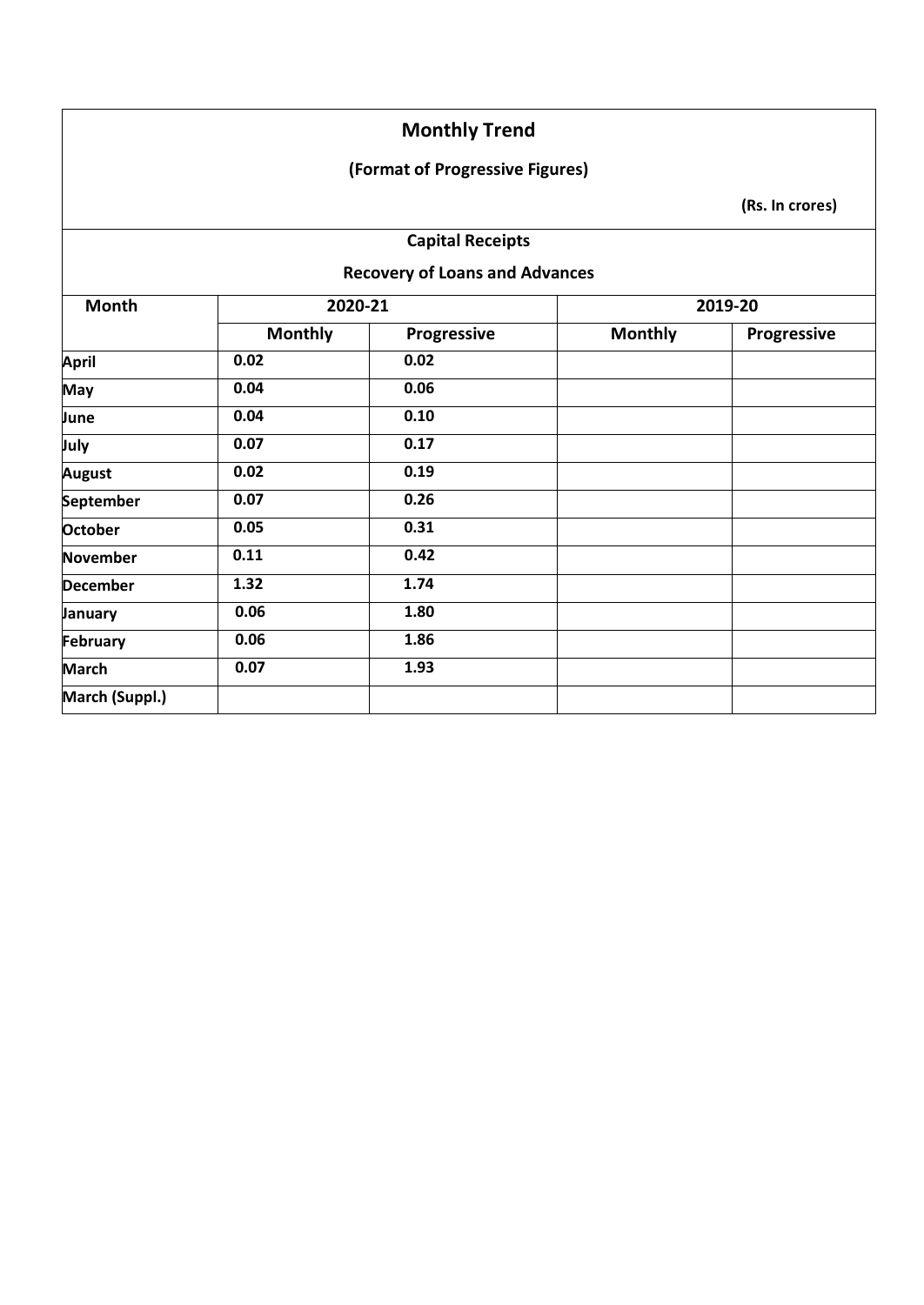## **(Format of Progressive Figures)**

|                  |                | <b>Capital Receipts</b><br><b>Other Receipts</b> |                |             |
|------------------|----------------|--------------------------------------------------|----------------|-------------|
| <b>Month</b>     | 2020-21        |                                                  |                | 2019-20     |
|                  | <b>Monthly</b> | Progressive                                      | <b>Monthly</b> | Progressive |
| <b>April</b>     | 0              | $\mathbf 0$                                      |                |             |
| May              | 0              | $\mathbf 0$                                      |                |             |
| June             | $\mathbf 0$    | $\mathbf 0$                                      |                |             |
| July             | $\mathbf 0$    | $\mathbf 0$                                      |                |             |
| <b>August</b>    | $\mathbf 0$    | $\mathbf 0$                                      |                |             |
| <b>September</b> | $\mathbf 0$    | $\pmb{0}$                                        |                |             |
| <b>October</b>   | $\mathbf 0$    | $\mathbf 0$                                      |                |             |
| <b>November</b>  | 0              | $\mathbf 0$                                      |                |             |
| <b>December</b>  | $\pmb{0}$      | 0                                                |                |             |
| January          | $\mathbf 0$    | $\pmb{0}$                                        |                |             |
| <b>February</b>  | $\mathbf 0$    | $\mathbf 0$                                      |                |             |
| <b>March</b>     | $\mathbf 0$    | $\mathbf 0$                                      |                |             |
| March (Suppl.)   |                |                                                  |                |             |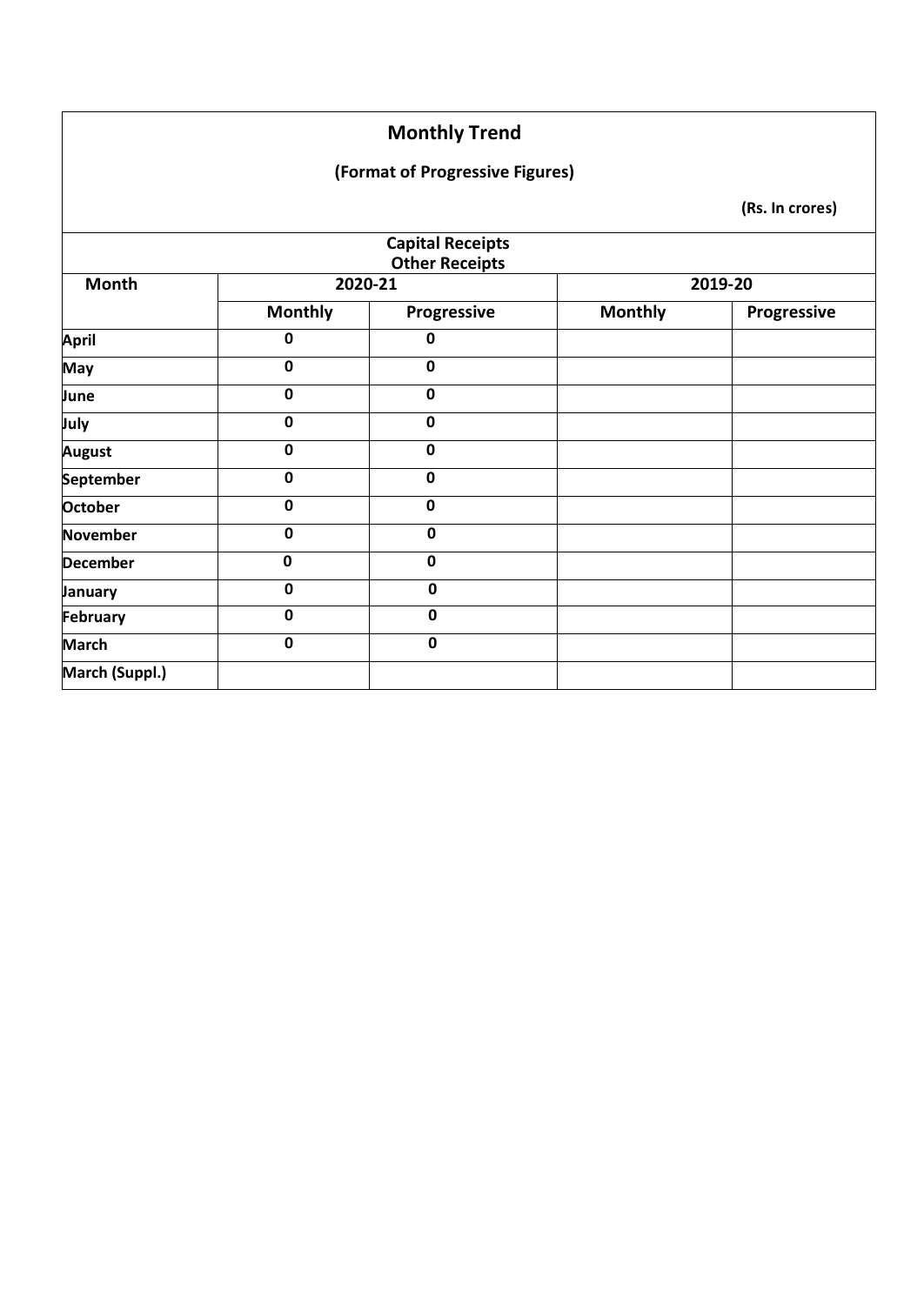### **(Format of Progressive Figures)**

**(Rs. In crores)**

## **Capital Receipts**

**Borrowings and other Liabilities**

| <b>Month</b>    |                | 2020-21     |                | 2019-20     |  |
|-----------------|----------------|-------------|----------------|-------------|--|
|                 | <b>Monthly</b> | Progressive | <b>Monthly</b> | Progressive |  |
| <b>April</b>    | 3,085.47       | 3,085.47    |                |             |  |
| May             | $-2100.32$     | 985.15      |                |             |  |
| June            | 51.73          | 1036.88     |                |             |  |
| July            | 38.27          | 1075.15     |                |             |  |
| <b>August</b>   | 505.46         | 1580.61     |                |             |  |
| September       | 407.19         | 1987.80     |                |             |  |
| <b>October</b>  | 455.51         | 2443.31     |                |             |  |
| November        | 800.55         | 3243.86     |                |             |  |
| <b>December</b> | 921.10         | 4164.96     |                |             |  |
| January         | 1441.46        | 2723.50     |                |             |  |
| February        | $-684.81$      | 2038.69     |                |             |  |
| <b>March</b>    | 4786.38        | 6825.07     |                |             |  |
| March (Suppl.)  |                |             |                |             |  |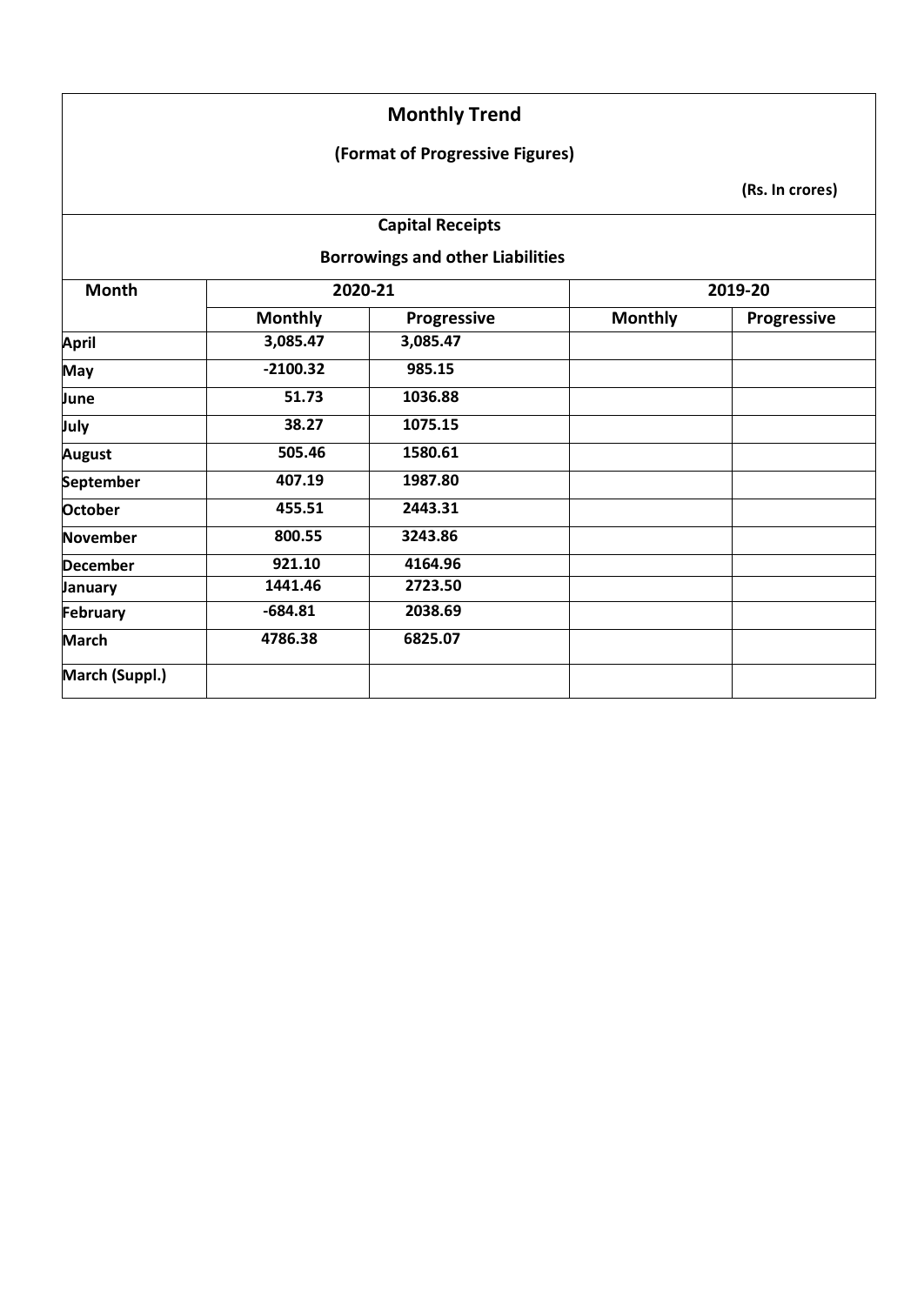### **(Format of Progressive Figures)**

|                 |                | <b>Revenue Expenditure</b> |                |             |
|-----------------|----------------|----------------------------|----------------|-------------|
| <b>Month</b>    |                | 2020-21                    | 2019-20        |             |
|                 | <b>Monthly</b> | <b>Progressive</b>         | <b>Monthly</b> | Progressive |
| <b>April</b>    | 3287.33        | 3287.33                    |                |             |
| <b>May</b>      | 3496.51        | 6783.84                    |                |             |
| June            | 3244.99        | 10028.83                   |                |             |
| July            | 5663.19        | 15692.02                   |                |             |
| <b>August</b>   | 1564.81        | 17256.83                   |                |             |
| September       | 3601.55        | 20858.38                   |                |             |
| <b>October</b>  | 4780.74        | 25639.12                   |                |             |
| November        | 3917.27        | 29556.39                   |                |             |
| <b>December</b> | 4687.46        | 34243.85                   |                |             |
| January         | 4513.12        | 38756.97                   |                |             |
| February        | 4752.17        | 43509.14                   |                |             |
| <b>March</b>    | 7755.69        | 51264.83                   |                |             |
| March (Suppl.)  |                |                            |                |             |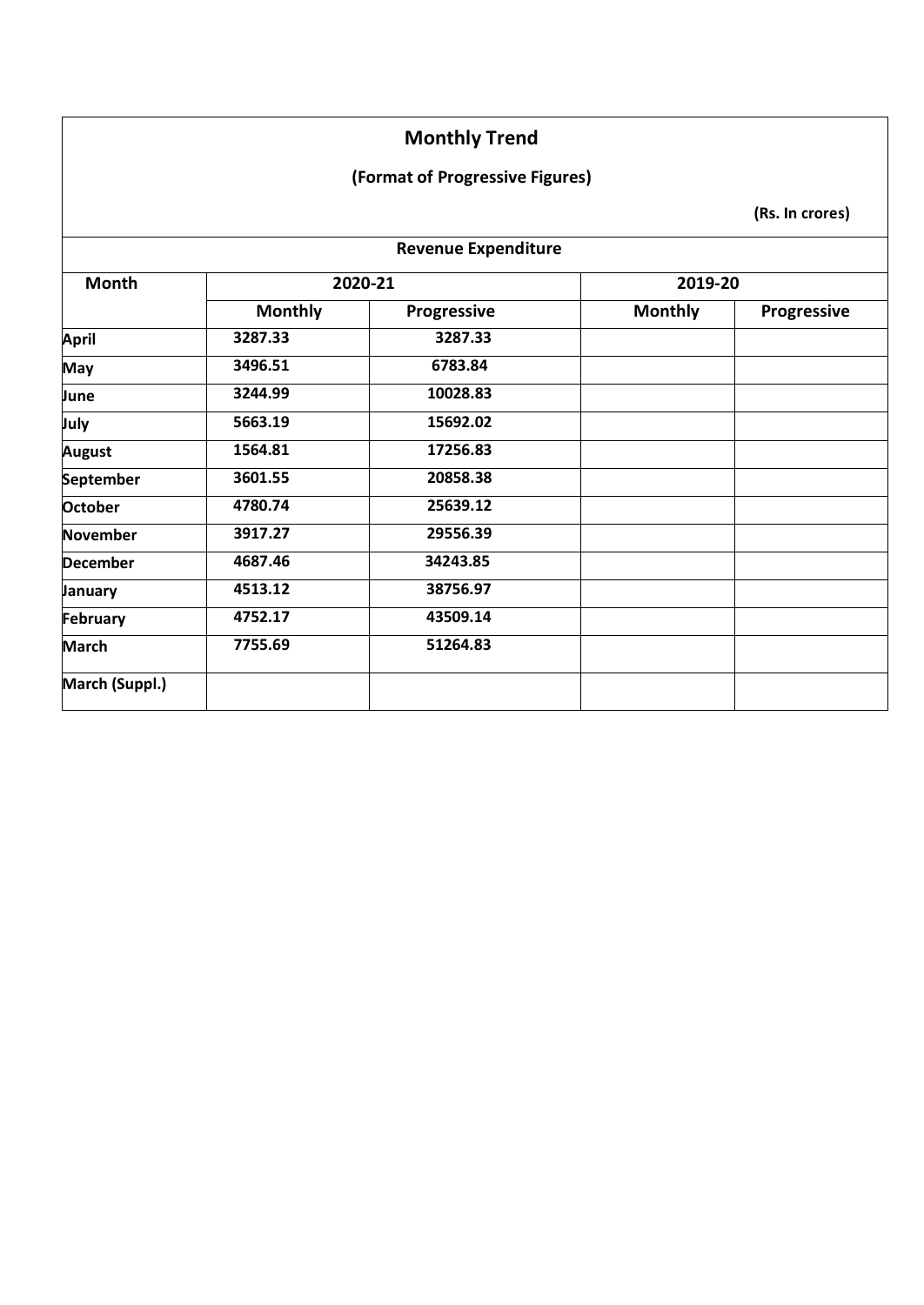### **(Format of Progressive Figures)**

**(Rs. In crores)**

### **Revenue Expenditure**

**Expenditure on Interest Payment**

| <b>Month</b>    |                | 2020-21     |                | 2019-20     |
|-----------------|----------------|-------------|----------------|-------------|
|                 | <b>Monthly</b> | Progressive | <b>Monthly</b> | Progressive |
| <b>April</b>    | 0              | $\mathbf 0$ |                |             |
| <b>May</b>      | 490.69         | 490.69      |                |             |
| June            | 231.14         | 721.83      |                |             |
| July            | 447.61         | 1169.44     |                |             |
| <b>August</b>   | 318.62         | 1488.06     |                |             |
| September       | 489.37         | 1977.43     |                |             |
| <b>October</b>  | 312.48         | 2289.91     |                |             |
| <b>November</b> | 222.33         | 2512.24     |                |             |
| <b>December</b> | 316.74         | 2828.98     |                |             |
| January         | 508.71         | 3337.69     |                |             |
| February        | 419.97         | 3757.66     |                |             |
| <b>March</b>    | 1187.02        | 4944.68     |                |             |
| March (Suppl.)  |                |             |                |             |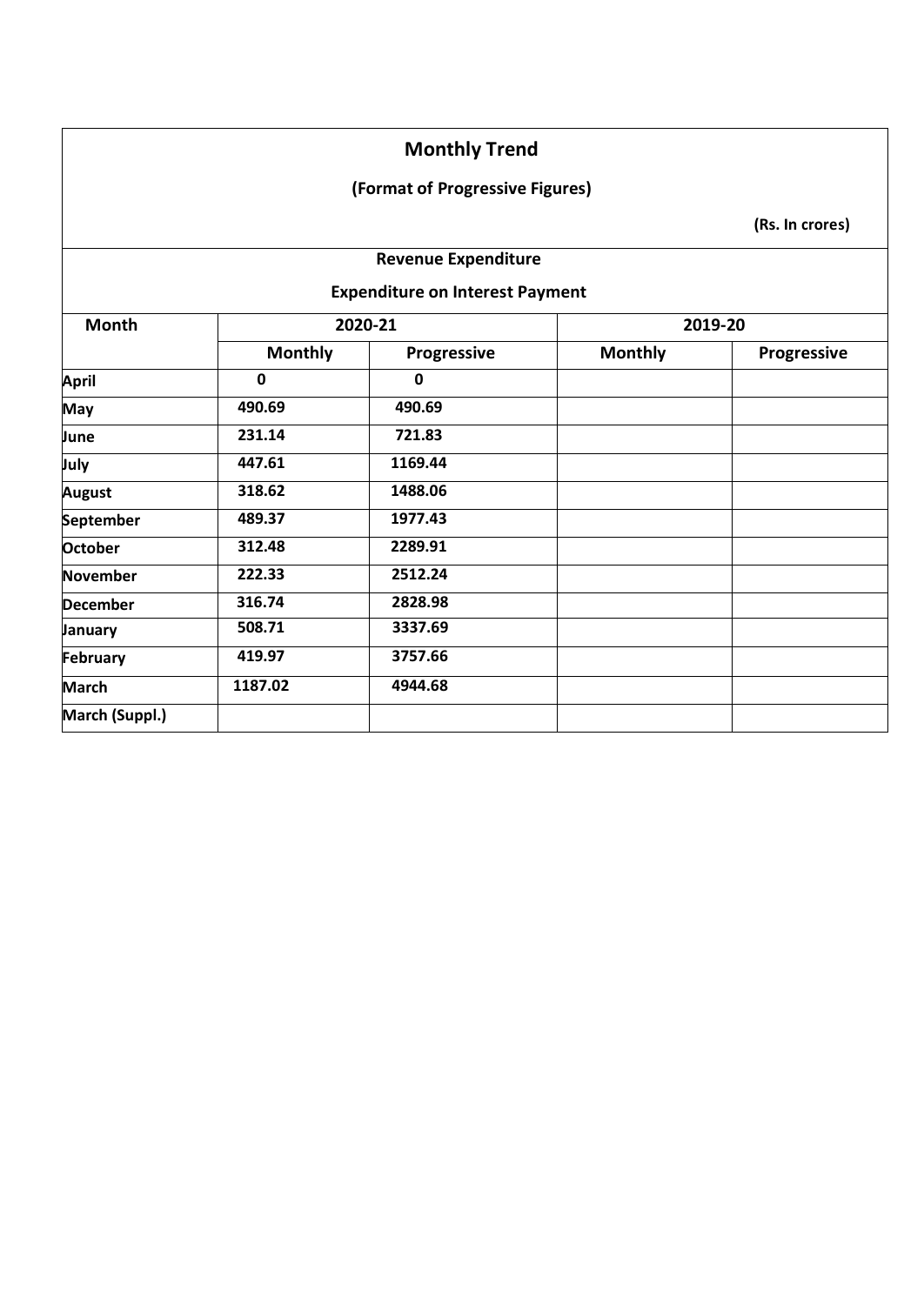### **(Format of Progressive Figures)**

|                 |                | <b>Revenue Expenditure</b><br><b>Expenditure on Salaries &amp; Wages</b> |                |                    |
|-----------------|----------------|--------------------------------------------------------------------------|----------------|--------------------|
| <b>Month</b>    |                | 2020-21                                                                  |                | 2019-20            |
|                 | <b>Monthly</b> | <b>Progressive</b>                                                       | <b>Monthly</b> | <b>Progressive</b> |
| <b>April</b>    | 1934.32        | 1934.32                                                                  |                |                    |
| May             | 1913.73        | 3848.05                                                                  |                |                    |
| June            | 1985.96        | 5834.01                                                                  |                |                    |
| July            | 3536.70        | 9370.71                                                                  |                |                    |
| <b>August</b>   | 401.54         | 9772.25                                                                  |                |                    |
| September       | 1826.93        | 11599.18                                                                 |                |                    |
| <b>October</b>  | 2060.47        | 13659.65                                                                 |                |                    |
| November        | 1973.65        | 15633.30                                                                 |                |                    |
| <b>December</b> | 2055.12        | 17688.42                                                                 |                |                    |
| January         | 1898.87        | 19587.29                                                                 |                |                    |
| February        | 1957.55        | 21544.84                                                                 |                |                    |
| <b>March</b>    | 2290.34        | 23835.18                                                                 |                |                    |
| March (Suppl.)  |                |                                                                          |                |                    |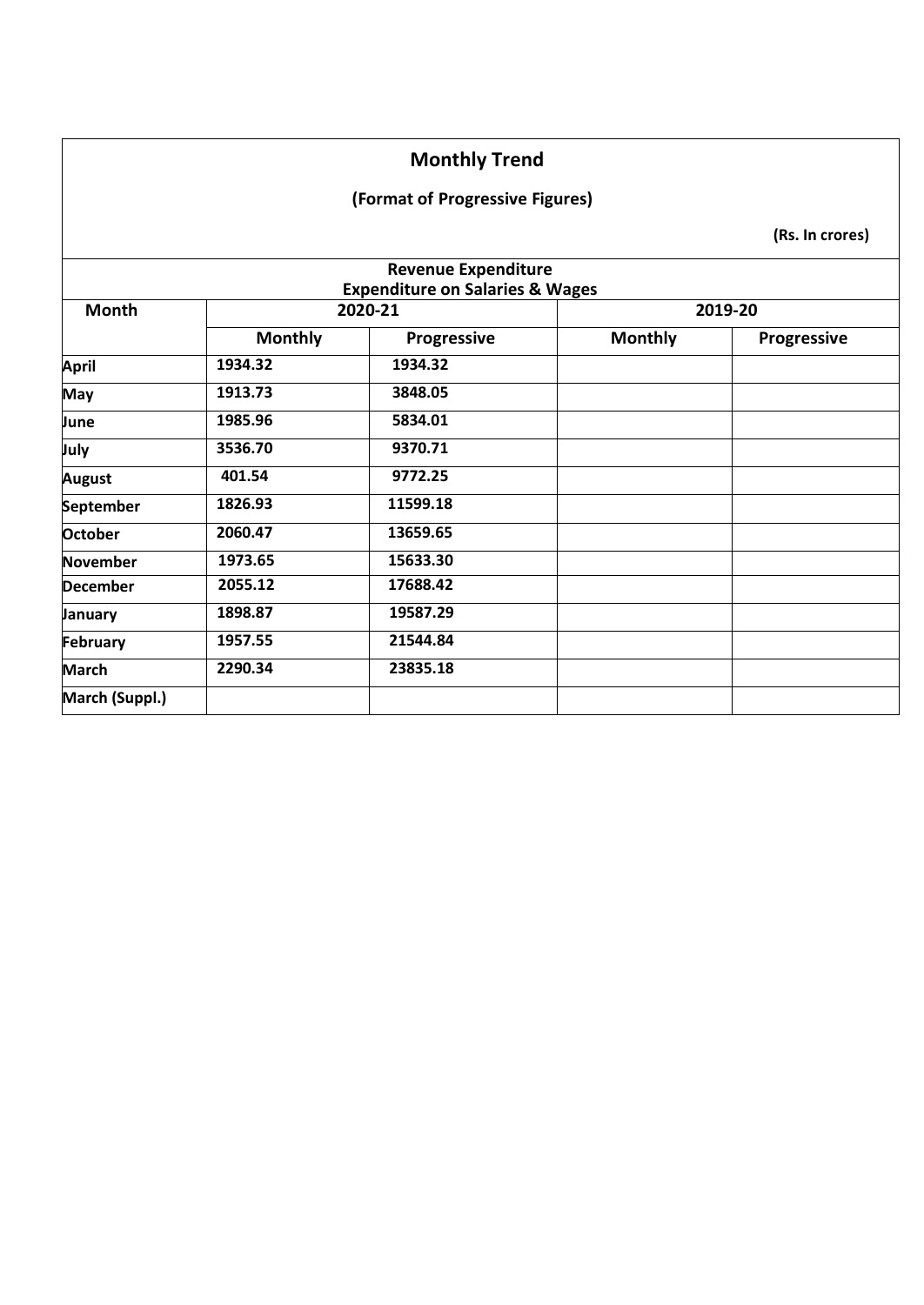### **(Format of Progressive Figures)**

|                  |                | <b>Revenue Expenditure</b><br><b>Expenditure on Pension</b> |                |                    |
|------------------|----------------|-------------------------------------------------------------|----------------|--------------------|
| <b>Month</b>     |                | 2020-21                                                     |                | 2019-20            |
|                  | <b>Monthly</b> | Progressive                                                 | <b>Monthly</b> | <b>Progressive</b> |
| <b>April</b>     | 432.65         | 432.65                                                      |                |                    |
| <b>May</b>       | 497.54         | 930.19                                                      |                |                    |
| June             | 688.55         | 1618.74                                                     |                |                    |
| July             | 712.33         | 2331.07                                                     |                |                    |
| <b>August</b>    | 591.88         | 2922.95                                                     |                |                    |
| <b>September</b> | 667.19         | 3590.14                                                     |                |                    |
| October          | 1271.18        | 4861.32                                                     |                |                    |
| <b>November</b>  | 865.10         | 5726.42                                                     |                |                    |
| <b>December</b>  | 963.61         | 6690.03                                                     |                |                    |
| January          | 1169.46        | 7859.49                                                     |                |                    |
| <b>February</b>  | 761.31         | 8620.80                                                     |                |                    |
| <b>March</b>     | 457.32         | 9078.12                                                     |                |                    |
| March (Suppl.)   |                |                                                             |                |                    |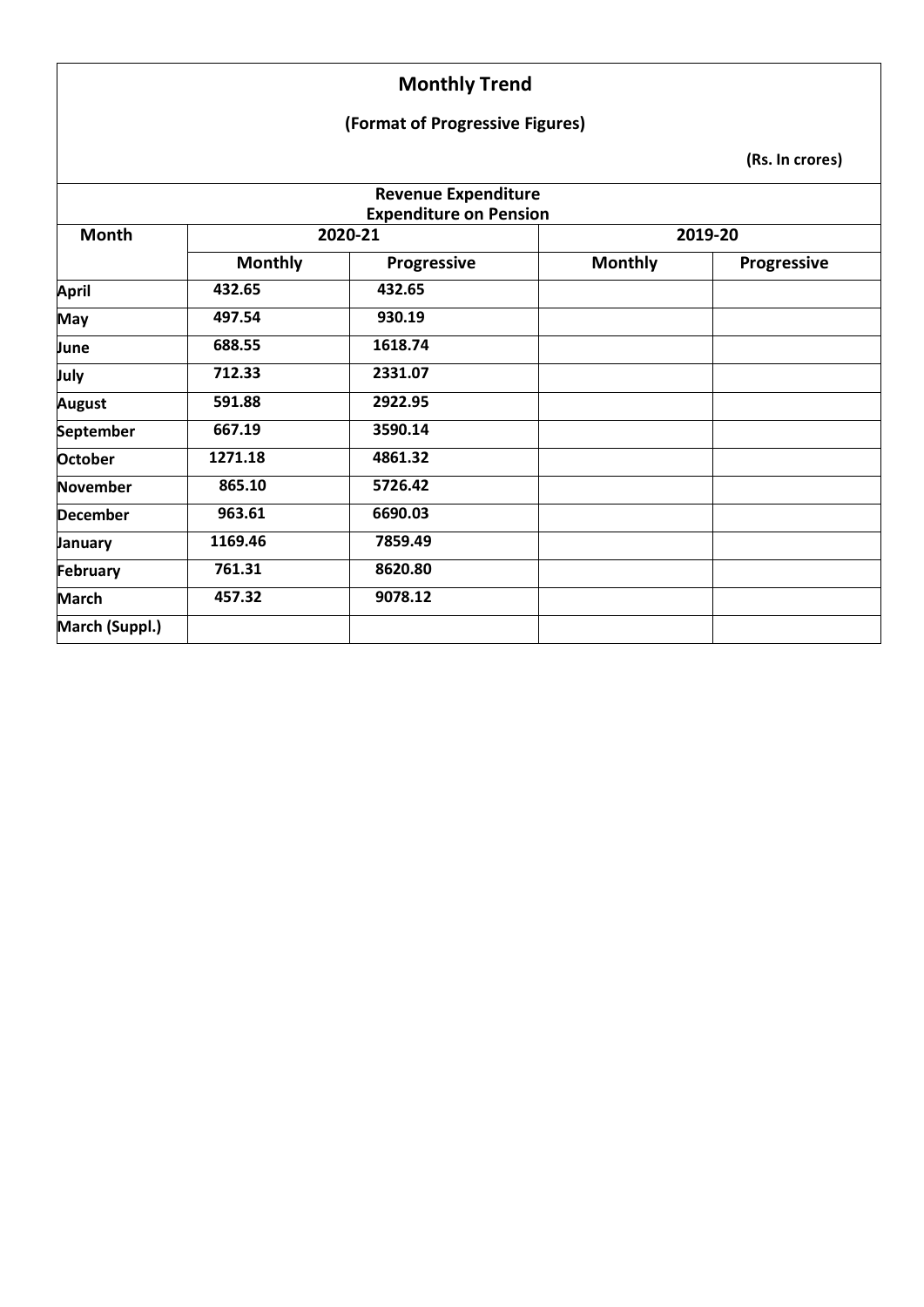### **(Format of Progressive Figures)**

|                  |                | <b>Revenue Expenditure</b><br><b>Expenditure on Subsidy</b> |                |             |
|------------------|----------------|-------------------------------------------------------------|----------------|-------------|
| <b>Month</b>     |                | 2020-21                                                     |                | 2019-20     |
|                  | <b>Monthly</b> | Progressive                                                 | <b>Monthly</b> | Progressive |
| <b>April</b>     | 0              | 0                                                           |                |             |
| May              | $\mathbf 0$    | $\mathbf 0$                                                 |                |             |
| June             | $\mathbf 0$    | $\mathbf 0$                                                 |                |             |
| July             | 0              | $\mathbf 0$                                                 |                |             |
| <b>August</b>    | $\mathbf 0$    | 0                                                           |                |             |
| <b>September</b> | $\mathbf 0$    | $\mathbf 0$                                                 |                |             |
| <b>October</b>   | $\mathbf 0$    | $\mathbf 0$                                                 |                |             |
| November         | $\mathbf 0$    | 0                                                           |                |             |
| <b>December</b>  | $\mathbf 0$    | $\mathbf 0$                                                 |                |             |
| January          | $\mathbf 0$    | $\mathbf 0$                                                 |                |             |
| <b>February</b>  | $\mathbf 0$    | $\mathbf 0$                                                 |                |             |
| <b>March</b>     | $\mathbf 0$    | $\pmb{0}$                                                   |                |             |
| March (Suppl.)   |                |                                                             |                |             |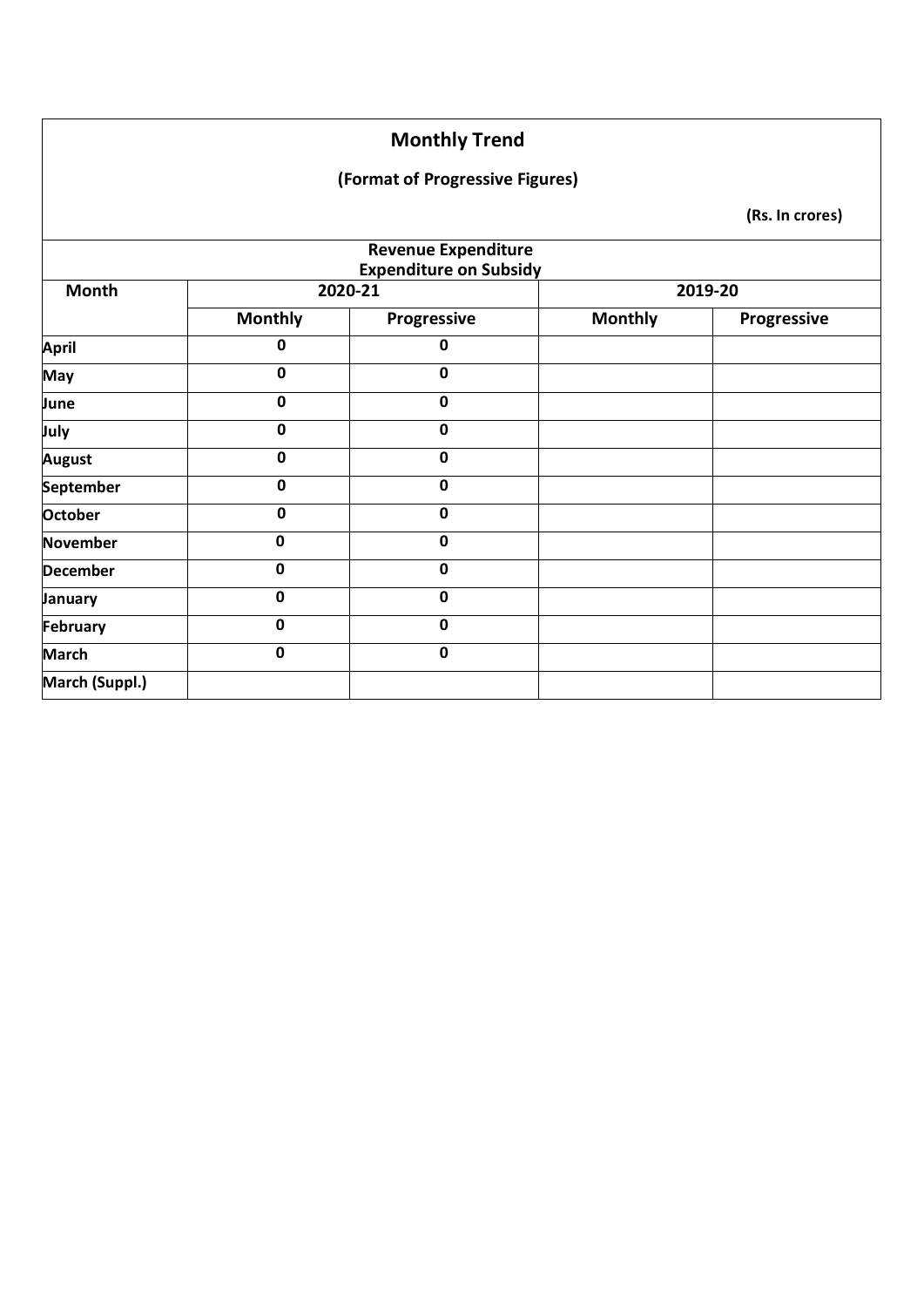### **(Format of Progressive Figures)**

**(Rs. In crores)**

### **Capital Expenditure**

**Expenditure on Capital Account** 

| <b>Month</b>    | 2020-21        |             | 2019-20        |             |  |
|-----------------|----------------|-------------|----------------|-------------|--|
|                 | <b>Monthly</b> | Progressive | <b>Monthly</b> | Progressive |  |
| <b>April</b>    | 17.83          | 17.83       |                |             |  |
| <b>May</b>      | 245.67         | 263.50      |                |             |  |
| June            | 306.94         | 570.44      |                |             |  |
| July            | 149.37         | 719.81      |                |             |  |
| <b>August</b>   | 429.08         | 1148.89     |                |             |  |
| September       | 254.87         | 1403.76     |                |             |  |
| <b>October</b>  | 830.52         | 2234.28     |                |             |  |
| <b>November</b> | 806.58         | 3040.86     |                |             |  |
| <b>December</b> | 1101.46        | 4142.32     |                |             |  |
| <b>January</b>  | 726.69         | 4869.01     |                |             |  |
| February        | 1122.71        | 5991.72     |                |             |  |
| <b>March</b>    | 4506.02        | 10497.74    |                |             |  |
| March (Suppl.)  |                |             |                |             |  |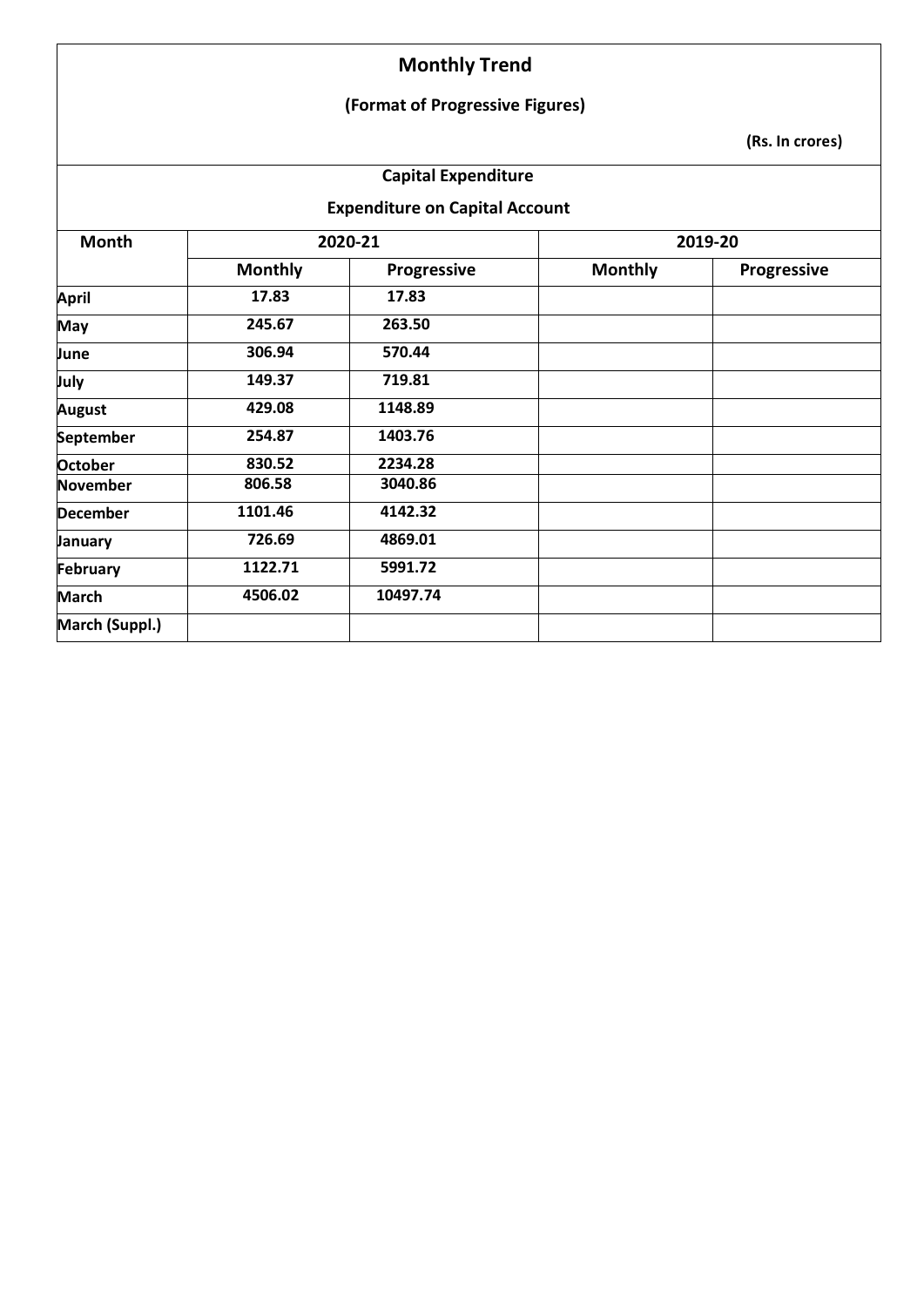### **(Format of Progressive Figures)**

|                 |                | <b>Capital Expenditure</b><br><b>Expenditure on Salary / Wages</b> |                |             |  |
|-----------------|----------------|--------------------------------------------------------------------|----------------|-------------|--|
| Month           | 2020-21        |                                                                    | 2019-20        |             |  |
|                 | <b>Monthly</b> | Progressive                                                        | <b>Monthly</b> | Progressive |  |
| <b>April</b>    | $\mathbf 0$    | $\mathbf 0$                                                        |                |             |  |
| <b>May</b>      | $\mathbf 0$    | $\mathbf 0$                                                        |                |             |  |
| June            | $\mathbf 0$    | $\mathbf 0$                                                        |                |             |  |
| July            | $\mathbf 0$    | $\mathbf 0$                                                        |                |             |  |
| <b>August</b>   | $\mathbf 0$    | $\mathbf 0$                                                        |                |             |  |
| September       | $\mathbf 0$    | $\mathbf 0$                                                        |                |             |  |
| <b>October</b>  | $\mathbf 0$    | $\mathbf 0$                                                        |                |             |  |
| <b>November</b> | $\mathbf 0$    | $\mathbf 0$                                                        |                |             |  |
| <b>December</b> | $\mathbf 0$    | $\mathbf 0$                                                        |                |             |  |
| January         | $\mathbf 0$    | $\mathbf 0$                                                        |                |             |  |
| February        | $\mathbf 0$    | $\mathbf 0$                                                        |                |             |  |
| <b>March</b>    | $\mathbf 0$    | 0.51                                                               |                |             |  |
| March (Suppl.)  |                |                                                                    |                |             |  |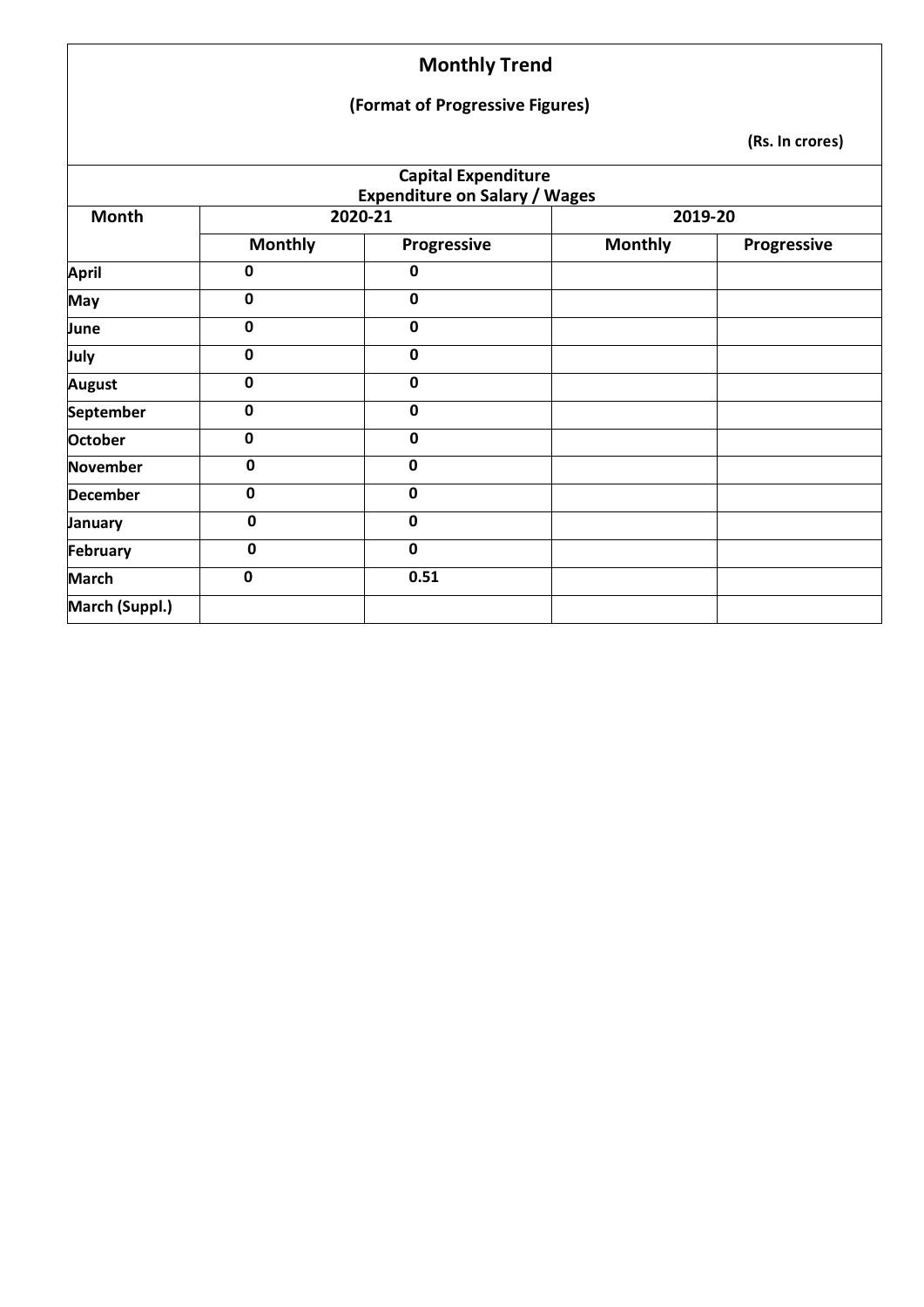### **(Format of Progressive Figures)**

| <b>Loans and Advances Disbursed</b> |                |                    |                |             |  |
|-------------------------------------|----------------|--------------------|----------------|-------------|--|
| Month                               | 2020-21        |                    | 2019-20        |             |  |
|                                     | <b>Monthly</b> | <b>Progressive</b> | <b>Monthly</b> | Progressive |  |
| <b>April</b>                        | 0.75           | 0.75               |                |             |  |
| <b>May</b>                          | 13.94          | 14.69              |                |             |  |
| June                                | 2.90           | 17.59              |                |             |  |
| July                                | 4.44           | 22.03              |                |             |  |
| <b>August</b>                       | 2.94           | 24.97              |                |             |  |
| <b>September</b>                    | 1.33           | 26.30              |                |             |  |
| <b>October</b>                      | 7.5            | 33.80              |                |             |  |
| <b>November</b>                     | $\mathbf 0$    | 33.80              |                |             |  |
| <b>December</b>                     | 6.98           | 40.78              |                |             |  |
| January                             | 4.75           | 45.53              |                |             |  |
| <b>February</b>                     | 0.75           | 46.28              |                |             |  |
| <b>March</b>                        | 15.36          | 61.64              |                |             |  |
| March (Suppl.)                      |                |                    |                |             |  |